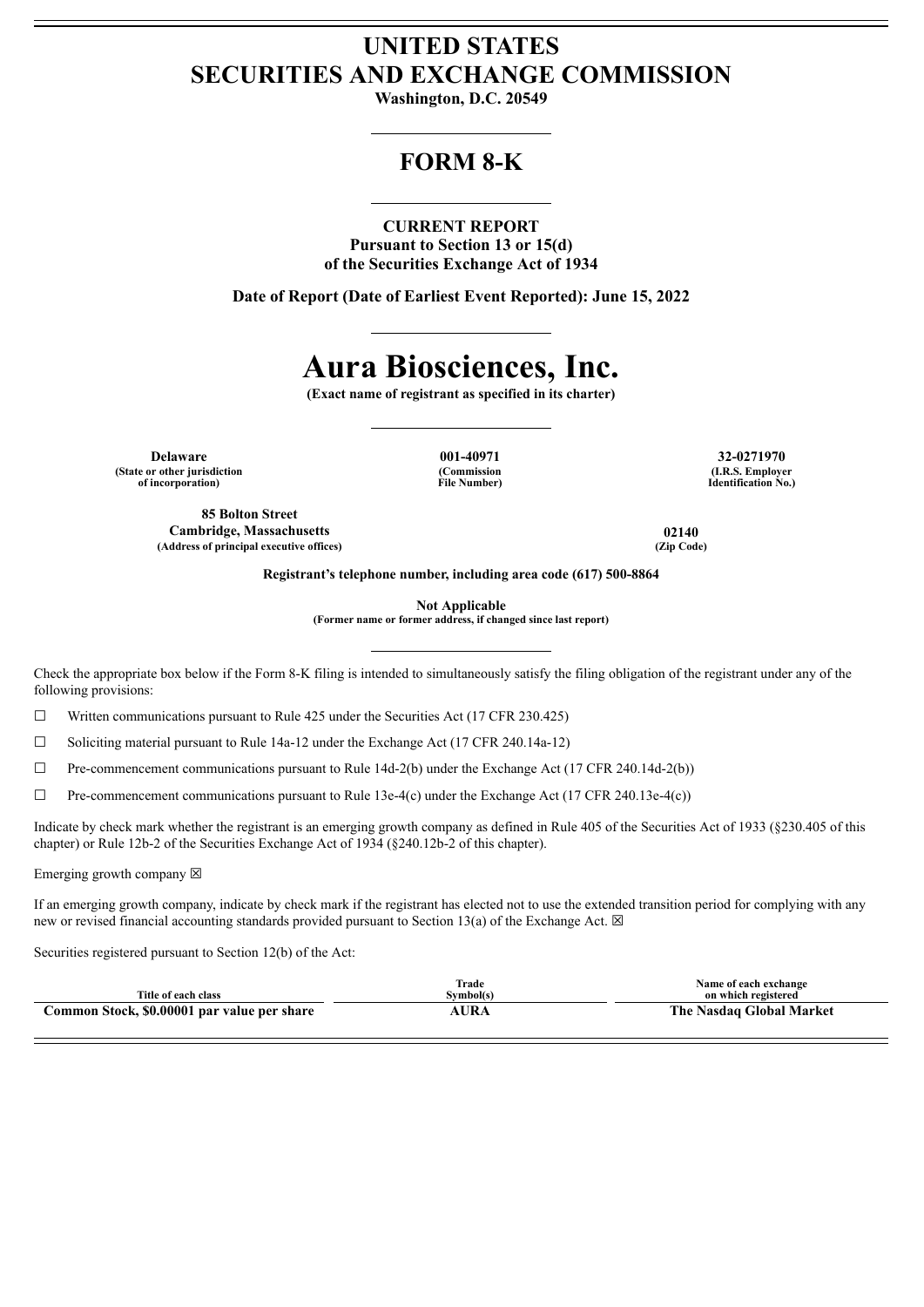#### **Item 5.07. Submission of Matters to a Vote of Security Holders.**

The proposals set forth below were submitted to the stockholders at the Annual Meeting of Stockholders (the "Annual Meeting") of Aura Biosciences, Inc. (the "Company") held on June 15, 2022, with each such proposal described in the Company's definitive proxy statement for the Annual Meeting filed with the Securities and Exchange Commission on April 28, 2022.

The number of shares of common stock entitled to vote at the Annual Meeting was 29,222,296. The number of shares of common stock present or represented by valid proxy at the Annual Meeting was 19,091,391. The number of votes cast for and against and the number of abstentions and broker non-votes with respect to each proposal voted upon are set forth below.

#### *Proposal 1 - Election of Directors*

The Company's stockholders elected the three (3) director nominees below to the Company's Board of Directors as Class I directors to hold office until the 2025 Annual Meeting of Stockholders of the Company or until their successors are duly elected and qualified.

|                              |                  | <b>Votes</b> | Broker           |
|------------------------------|------------------|--------------|------------------|
| <b>Director Nominee</b>      | <b>Votes For</b> | Withheld     | <b>Non-Votes</b> |
| Elisabet de los Pinos, Ph.D. | 18.503.362       | 53.765       | 534.264          |
| Giovanni Mariggi, Ph.D.      | 18.450.731       | 106.396      | 534.264          |
| Raj Parekh, Ph.D.            | 18.434.446       | 122.681      | 534.264          |
|                              |                  |              |                  |

#### *Proposal 2 - Ratification of Appointment of Independent Registered Accounting Firm*

The Company's stockholders ratified the appointment of Ernst & Young LLP as the independent registered public accounting firm of the Company for the fiscal year ending December 31, 2022.

| Votes For  | <b>Votes Against</b> | Abstentions |
|------------|----------------------|-------------|
| 19.088.824 | 604                  | .963        |

There were zero broker non-votes regarding this proposal.